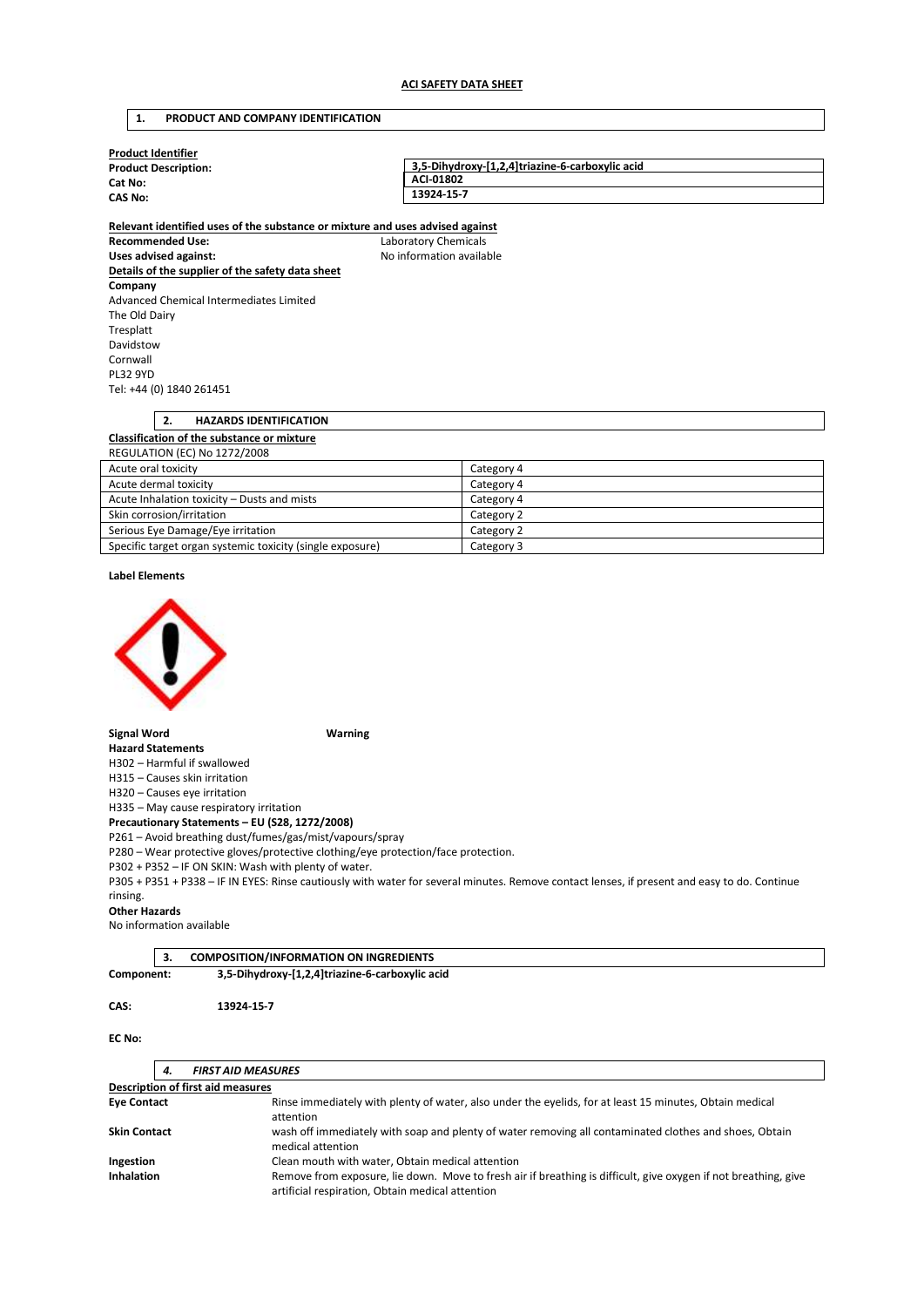## **5. FIRE-FIGHTING MEASURES**

## **Extinguishing media**

**Suitable Extinguishing Media** 

Water spray Carbon dioxide (CO2) Dry chemical foam

**Extinguishing media which must not be used for safety reasons** 

No information available

**Special hazards arising from the substance or mixture** 

Thermal decomposition can lead to release of irritating gases and vapours

## **Advice for fire-fighters**

As in any fire, wear self-contained breathing apparatus pressure-demand, MSHA/NIOSH (approved or equivalent) and full protective gear.

| <b>ACCIDENTAL RELEASE MEASURES</b><br>6.                                      |                                                                                                                                                                  |
|-------------------------------------------------------------------------------|------------------------------------------------------------------------------------------------------------------------------------------------------------------|
| Personal precautions, protective equipment and emergency procedures           |                                                                                                                                                                  |
| Ensure adequate ventilation                                                   |                                                                                                                                                                  |
| <b>Environmental precautions</b>                                              |                                                                                                                                                                  |
| Prevent further leakage or spillage if safe to do so                          |                                                                                                                                                                  |
| Methods and material for containment and cleaning up                          |                                                                                                                                                                  |
|                                                                               | Sweep up or spillage and collect in suitable container for disposal. Use suitable absorbent if required. Do not let this chemical enter the                      |
| environment                                                                   |                                                                                                                                                                  |
|                                                                               |                                                                                                                                                                  |
| <b>HANDLING AND STORAGE</b><br>7.                                             |                                                                                                                                                                  |
| <b>Precautions for Safe Handling</b>                                          |                                                                                                                                                                  |
|                                                                               | Avoid contact with skin and eyes. Do not breath dust. Do not breath vapours or spray mist. Do not ingest                                                         |
| Conditions for Safe Storage, including any incompatibilities                  |                                                                                                                                                                  |
| Keep in a dry, cool and well-ventilated place. Keep container tightly closed. |                                                                                                                                                                  |
| <b>EXPOSURE CONTROLS/PERSONAL PROTECTION</b><br>8.                            |                                                                                                                                                                  |
| <b>Control Parameters</b>                                                     |                                                                                                                                                                  |
| <b>Exposure limits</b>                                                        | Not applicable                                                                                                                                                   |
| Derived No Effect Level (DNEL)                                                | No information available                                                                                                                                         |
| <b>Predicted No Effect Concentration</b>                                      | No information available                                                                                                                                         |
| (PNEC)                                                                        |                                                                                                                                                                  |
|                                                                               |                                                                                                                                                                  |
| <b>Exposure Controls</b>                                                      |                                                                                                                                                                  |
| <b>Engineering Measures</b>                                                   | Ensure adequate ventilation, especially in confined areas. Ensure that eyewash stations                                                                          |
|                                                                               | and safety showers are close to workstation location.                                                                                                            |
| <b>Personal Protective Equipment</b>                                          |                                                                                                                                                                  |
| Eye protection<br>1.                                                          | Goggles                                                                                                                                                          |
| <b>Hand protection</b><br>2.                                                  | Protective gloves                                                                                                                                                |
| Skin and body protection<br>3.                                                | Wear appropriate protective gloves and clothing to prevent skin exposure                                                                                         |
| <b>Respiratory protection</b><br>4.                                           | Follow the OSHA respirator regulations found in 29 CFR 1910.134 OR European Standard<br>EN 149. Use a NIOSH/MSHA or European Standard EN 149 approved respirator |
|                                                                               |                                                                                                                                                                  |
|                                                                               | if exposure limits are exceeded or if irritation or other symptoms are experienced.                                                                              |
| <b>Hygiene Measures</b>                                                       | Handle in accordance with good industrial hygiene practice                                                                                                       |
| <b>Environmental Exposure Controls</b>                                        | No information available                                                                                                                                         |
|                                                                               |                                                                                                                                                                  |

## **9. PHYSICAL AND CHEMICAL PROPERTIES**

| <b>Physical State</b>      | Solid    |
|----------------------------|----------|
| Appearance                 | White    |
| <b>Boiling Point/Range</b> |          |
| <b>Melting Point/Range</b> |          |
| <b>Flash Point</b>         |          |
| <b>Molecular Formula</b>   | C4H3N3O4 |
| <b>Molecular Weight</b>    | 157.09   |
|                            |          |

## **10. STABILITY AND REACTIVITY**

**Reactivity Chemical Stability**  Stable under normal conditions **Possibility of Hazardous Reactions**  Hazardous Polymerization and the Society of the No information available<br>Hazardous Reactions available No information available No information available **Conditions to Avoid**  Incompatible products. Heat. **Incompatible Materials**  Acids, bases, strong oxidizing agents, strong reducing agents, **Hazardous Decomposition Products**  In combustion emits toxic fumes.